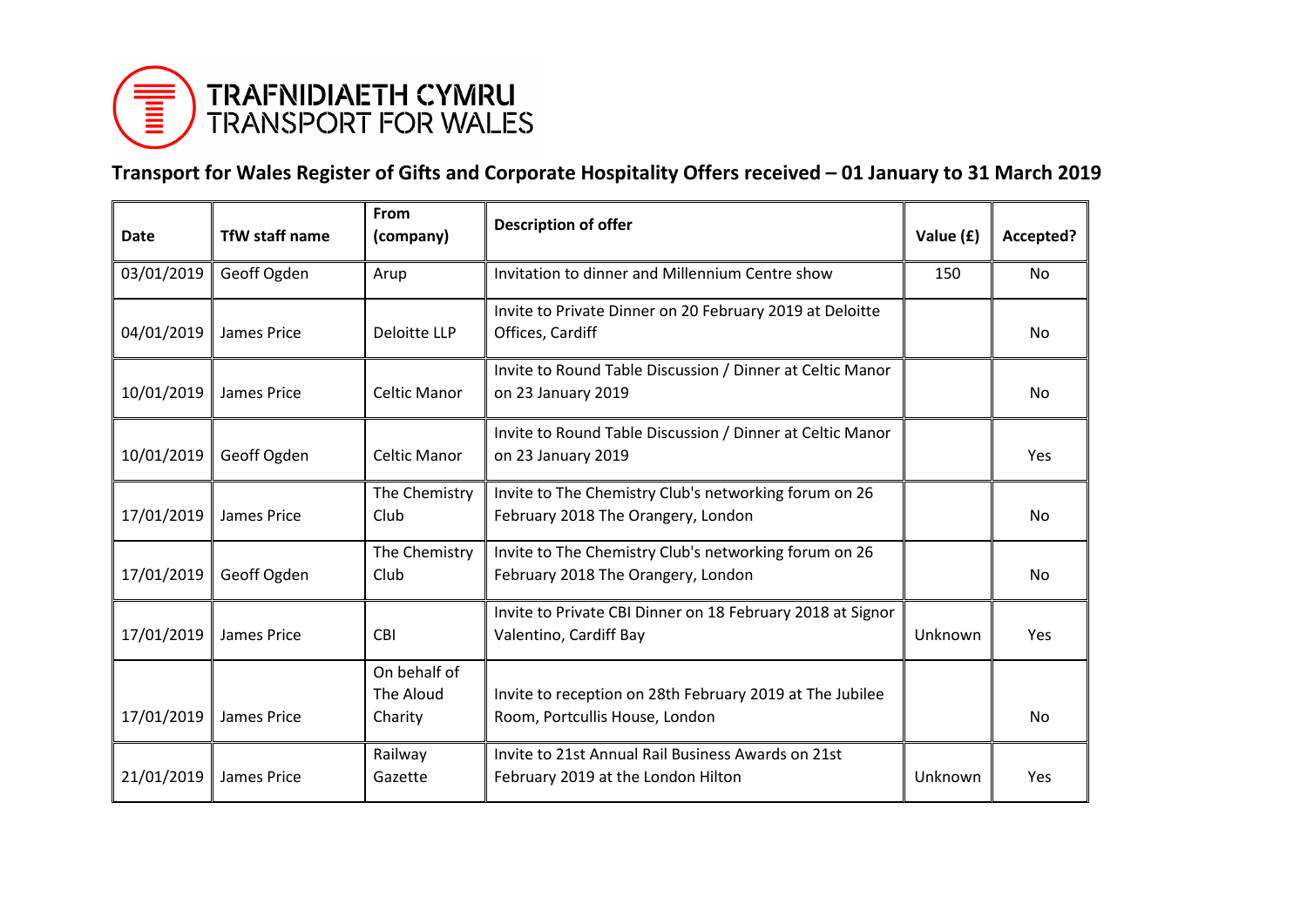

## TRAFNIDIAETH CYMRU<br>TRANSPORT FOR WALES

| Date       | <b>TfW staff name</b> | From<br>(company)     | <b>Description of offer</b>                                                                                     | Value (£) | Accepted? |
|------------|-----------------------|-----------------------|-----------------------------------------------------------------------------------------------------------------|-----------|-----------|
| 23/01/2019 | Geoff Ogden           | Protiviti             | Invitation to see Wales v England Six Nations game                                                              | 100       | No        |
| 29/01/2019 | Scott Waddington      | Keolis UK             | Invite to Scott Waddington to attend the Best of Wales<br>Gala Ball at Marriott Hotel, London on 8th March 2019 |           | No.       |
| 02/02/2019 | James Price           | The Prince's<br>Trust | Invite to Lunch on 21 February 2019, Cardiff                                                                    |           | No.       |
| 07/02/2019 | James Price           | The Bruton<br>Group   | Invite to Networking Forum on 2 April 2019 at The<br>Orangery, London                                           |           | No.       |
| 07/02/2019 | James Price           | <b>CECA Wales</b>     | Invite to CECA Wales Annual Dinner & Awards Ceremony<br>on 12 April 2019, Hilton Hotel, Cardiff                 |           | No.       |
| 12/02/2019 | James Price           | Andromeda             | Wales Transport Forum Drinks Reception & Canapes on 4<br>April 2019 Mercure Hotel, Cardiff                      |           | No.       |
| 12/02/2019 | <b>Karl Gilmore</b>   | Andromeda             | Wales Transport Forum Drinks Reception & Canapes on<br>4th April 2019 at the Mercure Hotel, Cardiff             |           | No.       |
| 12/02/2019 | David Paddison        | Andromeda             | Wales Transport Forum Drinks Reception & Canapes on<br>4th April 2019 at the Mercure Hotel, Cardiff             |           | No.       |
| 13/02/2019 | James Price           | The Prince's<br>Trust | Invite to the National Prince's Trust Awards on 13 March<br>2019, London                                        |           | No        |
| 15/02/2019 | James Price           | PA Consulting         | Invite to Private Lunch on 19th March 2019, Accelerate<br>Rail Conference, London                               | Unknown   | Yes       |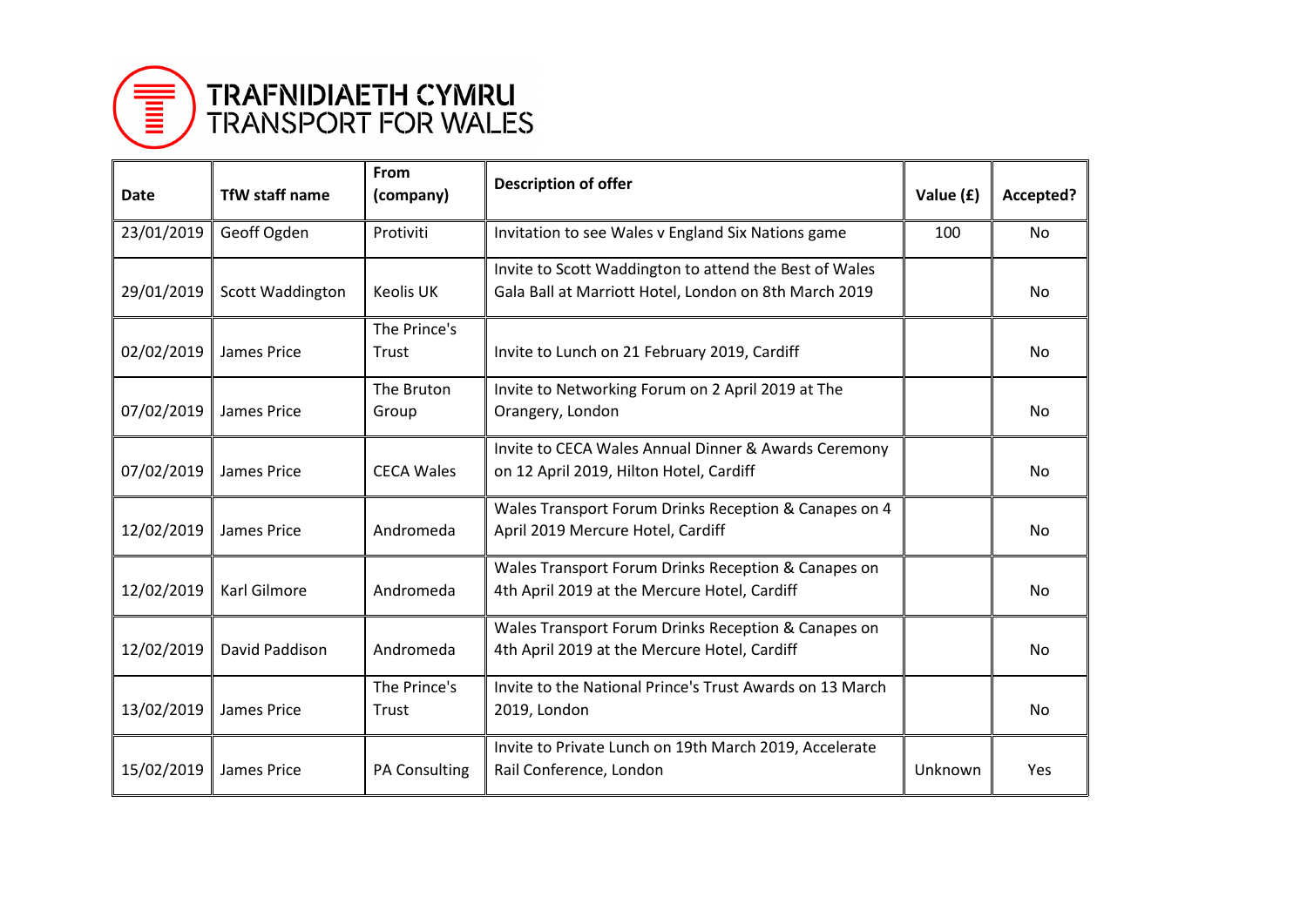

## TRAFNIDIAETH CYMRU<br>TRANSPORT FOR WALES

| Date       | <b>TfW staff name</b> | From<br>(company)     | <b>Description of offer</b>                                            | Value (£) | Accepted? |
|------------|-----------------------|-----------------------|------------------------------------------------------------------------|-----------|-----------|
| 17/02/2019 | Paul Chase            | Mott<br>MacDonald     | Seat at Mott MacDonald-hosted table at CIHT Dinner on<br>01 March 2019 | 150       | No.       |
| 18/02/2019 | Karl Gilmore          | <b>TXM Rail Ltd</b>   | Ticket & Hospitality to Six Nations England v Wales -<br>23/02/19      |           | No.       |
| 28/02/2019 | James Price           | Uni of South<br>Wales | Invite to Our Future Dinner on 2 April 2019 USW Cardiff<br>Campus      |           | <b>No</b> |
| 03/03/2019 | Geoff Ogden           | <b>ICE</b>            | ICE Business Breakfast on 3 April at Novotel Hotel,<br>Schooner Way    | 15        | Yes       |
| 04/03/2019 | James Price           | <b>FCP World</b>      | Invite to Welsh Transport Forum Dinner on 4 April 2019                 | 80        | <b>No</b> |
| 04/03/2019 | Alexia Course         | <b>FCP World</b>      | Invite to Welsh Transport Forum Dinner on 4 April 2019                 | 80        | <b>No</b> |
| 04/03/2019 | Geoff Ogden           | FCP World             | Invite to Welsh Transport Forum Dinner on 4th April 2019               | 80        | No        |
| 04/03/2019 | Tracy K               | <b>FCP World</b>      | Invite to Welsh Transport Forum Dinner on 4th April 2019               | 80        | <b>No</b> |
| 05/03/2019 | James Price           | The Chemistry<br>Club | Invite to Reception on 30 April 2019 at The Orangery,<br>London        |           | <b>No</b> |
| 05/03/2019 | Geoff Ogden           | The Chemistry<br>Club | Invite to Reception on 30 April 2019 at The Orangery,<br>London        |           | No.       |